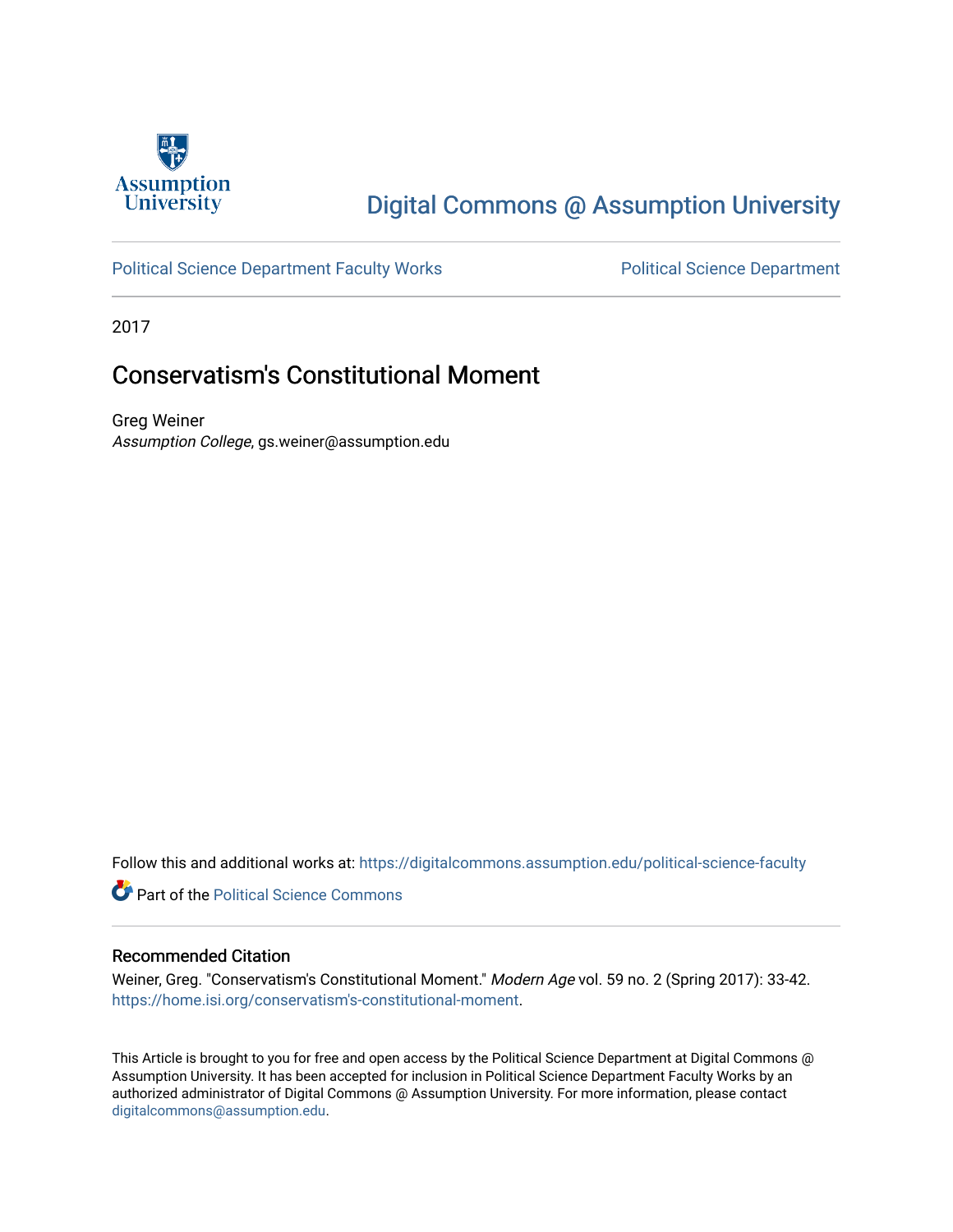**Will Republicans on Capitol Hill reclaim their right—and responsibility—to legislate?**

# Conservatism's Constitutional Moment

Greg Weiner

The essential question confronting American conservatism is what, precisely, it aspires to conserve. The ascension of Donald J. Trump not just to the Oval Office but also to the leadership of America's traditionally conservative party compels a serious confrontation of that question. He is not conservative in the senses in which the term has typically been understood. He is opposed to many dimensions of economic freedom, resists entitlement reform, and seems at best unaware of notions of constitutional limitation.

But what in the age of Trumpism—which is, if nothing else, an age of upheaval—are conservatives to conserve? The answer must be the constitutional regime underlying policy disputes that otherwise draw all emphasis into their impetuous vortex. Policy disputes are transient; the constitutional principles that frame and shape them endure. By focusing on constitutionalism, conservatives can emulate the Framers' tradition of conserving reform that binds generations. Despite the common belief that the American regime was cast in the crucible of abstract philosophy, the Framers at Philadelphia in fact carefully adapted long-standing colonial forms. James Madison in particular grasped the idea of a constitution

**Greg Weiner** is assistant professor of political science at Assumption College and the author of *American Burke: The Uncommon Liberalism of Daniel Patrick Moynihan*.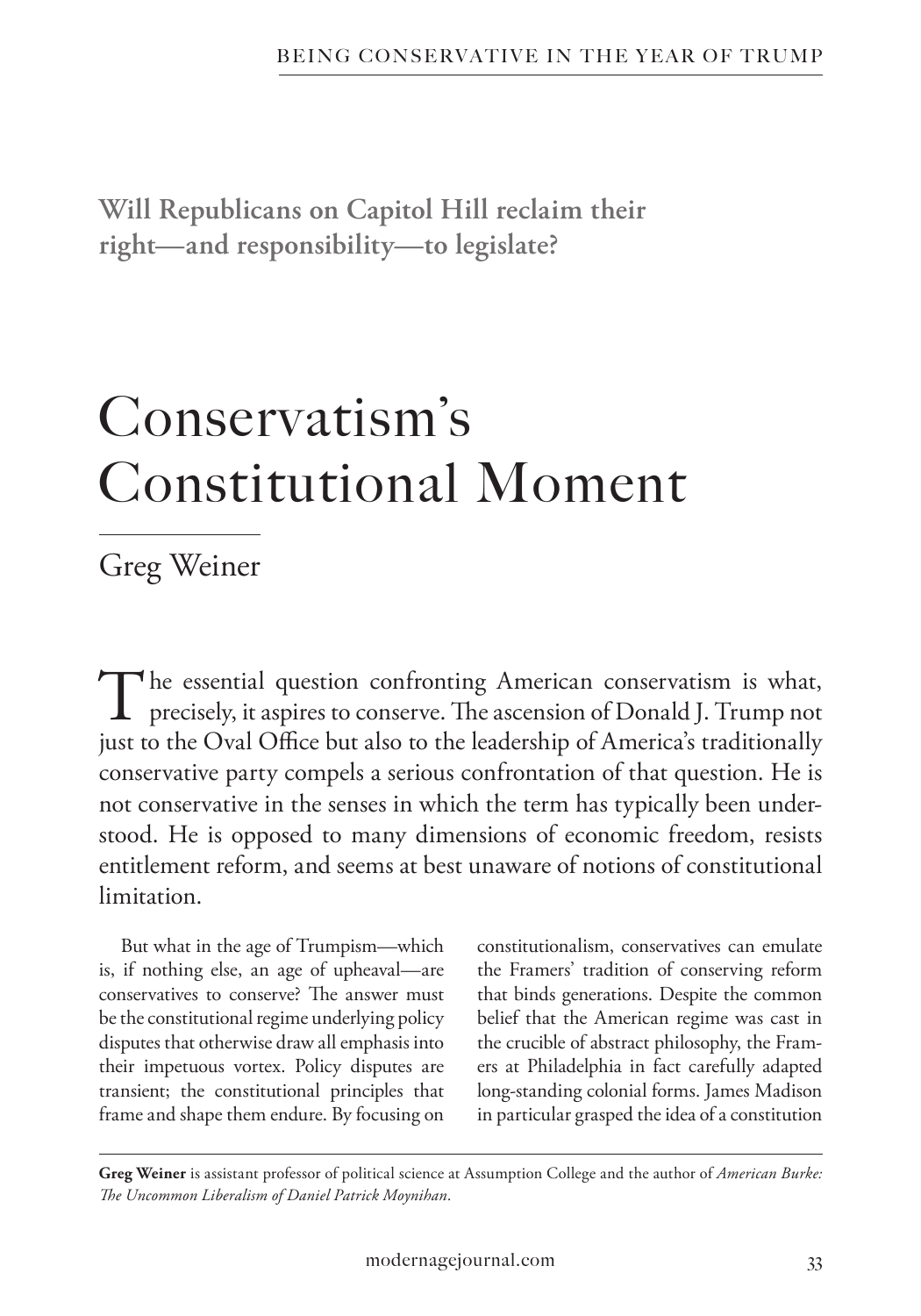as an intergenerational compact through which the dead could obligate the living.

By any conventional measure, the signs for constitutionalism are inauspicious. A single party controls all elective mechanisms of government, and its appointees may soon hold a working majority on the Supreme Court as well. The president is a populist interested in maintaining an unmediated relationship with the public. Congressional majorities have historically lain supine before presidents of their own party. Yet as Geoffrey Vaughan, Daniel Stid, and others have argued, one benefit of the Trump presidency may be a congressional revival. There are intriguing reasons to believe this is actually conservatism's constitutional moment. Single-party rule in which members of Congress are known to disagree substantively with the president on major issues sets up a unique constitutional experiment that will test, without the obfuscating variable of partisan opposition, the Republican commitment to constitutional process. That is not to say congressional Republicans will always oppose the president, and still less that they should seek reasons to. Where they agree, collaboration is appropriate. Where Trump's policy agenda is vague, as Yuval Levin has perceptively noted, they can inform it. But even in cooperation, they can insist on a leading role for Congress. In opposition, they should especially do so.

This is not to say that all Republicans are conservative, or that all conservatives are Republican. Neither is the case. But conserving Democrats are increasingly rare. A preservation of conservatism as a philosophical force depends on a Republican Party willing to mount a moral defense of it. Republicans have both an opportunity and a responsibility to demonstrate that their rhetorical commitment to constitutionalism and not merely to policy preferences or, worse, power is meaningful. This is the clearest test in generations of the endurance of the Philadelphia

regime against a creeping parliamentarism under which party loyalties run roughshod over institutional forms. Conservatives will not deserve power if they fail it.

### *Giving the legislature its due*

The separation of powers is the hinge of this test. It is fitting that the concept itself as received in the United States was not an innovation of theoretical abstraction but rather a product of political necessity: the sharing of power between deeply rooted social classes in the mother country, a mechanism whose theoretical advantages Montesquieu—the most quoted philosopher of the founding period, Donald Lutz found—noticed and most fully developed. The separation of powers, in turn, assumes the legislature's priority in setting policy. Even by way of defending executive energy in *Federalist* No. 70, Alexander Hamilton specifies that the president should implement with speed *precisely because* the legislature has first decided with deliberation. James Madison, later at war with Hamilton over the extent of presidential authority in the Pacificus-Helvidius debates, writes: "The natural province of the executive magistrate is to execute laws, as that of the legislature is to make laws. All his acts therefore, properly executive, must presuppose the existence of the laws to be executed."

To be sure, *Federalist* No. 73 praises the president's veto as "an additional security against the enactment of improper laws. It establishes a salutary check upon the legislative body, calculated to guard the community against the effects of faction, precipitancy, or of any impulse unfriendly to the public good, which may happen to influence a majority of that body." The suggestion is of a presidency that serves as an occasional break on the impulses of the legislature. The practice is now reversed. The contemporary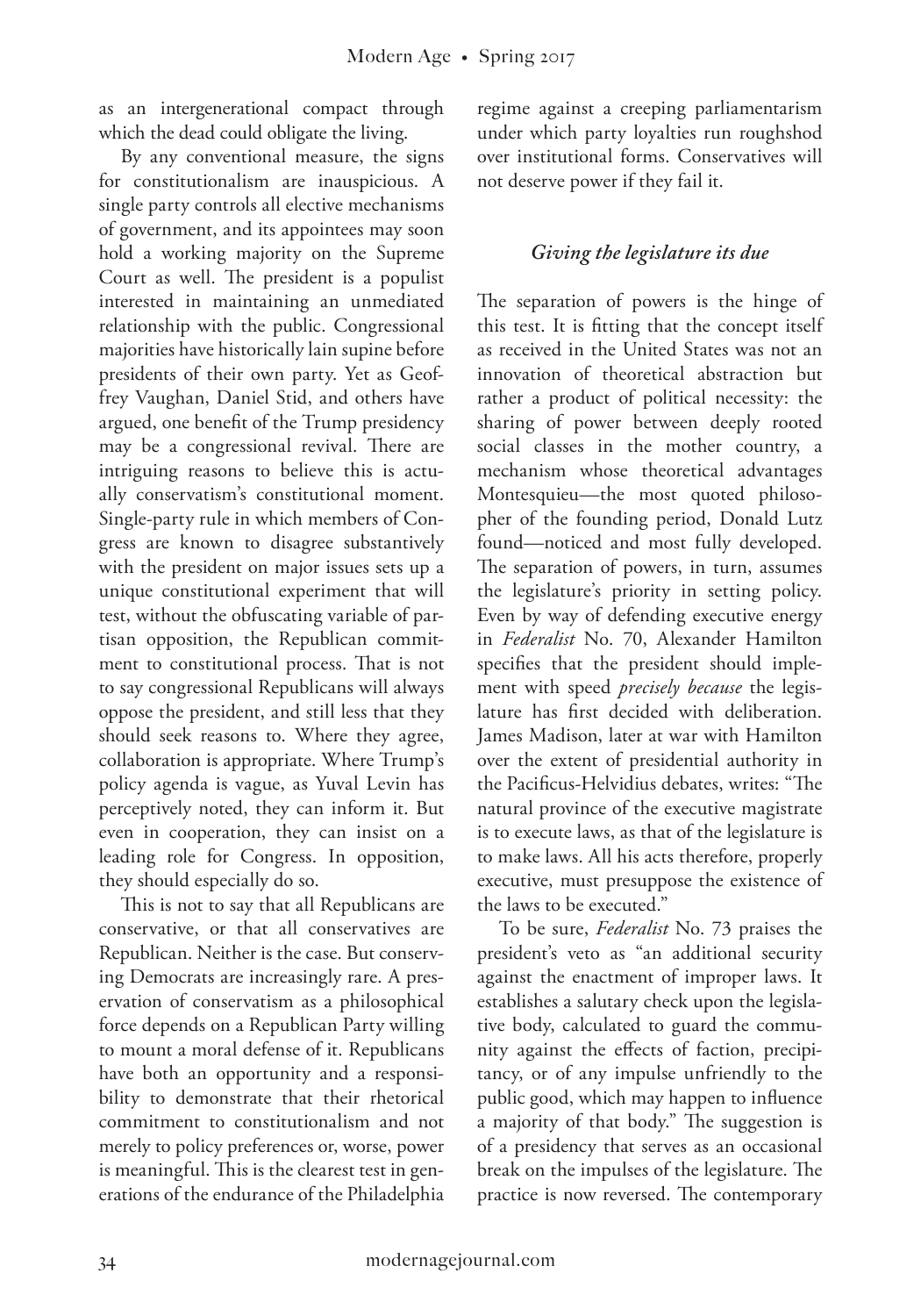

*So much for congressional supremacy*

assumption is of a presidential regime the Congress periodically checks.

It too rarely does even that much. Even in explicit opposition, for example, a Republican Congress did not answer President Obama's executive unilateralism on immigration with legislative retaliation, for which its tools are ample. Members asked the courts to retaliate for them. (A statement from Speaker Paul Ryan's office offered the breathless if anticlimactic promise that "the House will take an unprecedented step to stop President Obama's executive overreach. That's right: In the coming weeks, the House will vote on filing an amicus brief.") Congress was listless, other than oratorically, when Obama used regulation to rewrite sections of the Affordable Care Act and unapologetically acknowledged that he was doing so because Republicans controlled Congress.

It may, ironically, take a president of their own party with whom Congress disagrees on a variety of important issues to restore the tension between branches that the separation of powers assumes. The first shot in what could be this emergent battle was fired a week after Election Day, when Trump economic adviser Stephen Moore, late of

the Club for Growth and suddenly of the school of protectionism, is reported to have announced summarily to House Republican whips that they now belonged to the party of Donald Trump, not of Ronald Reagan. In a report of the incident in *The Hill*, there is no record of dissent, only of astonishment.

This may reflect lingering wonder at Trump's ascent, but an initial reply—more on a constitutional one presently—might have noted that House Republicans garnered a three-million-vote majority in ballots cast for Congress, as against Trump's almost three-million‒vote deficit in the popular vote for president. Trump wields a superior mandate only if it is measured in the incredulity gap that separated expectations from results in his victory.

To be sure, that is not to say that the public concerns into which Trump tapped are wholly to be dismissed on the grounds of a free-market dogmatism ill-suited to the temperament and perhaps the economics of the moment. But there is a difference between what Walter Lippmann called a "directed" and a "compensated" economy, the former of which seeks to rearrange markets to political purposes and the latter of which recognizes,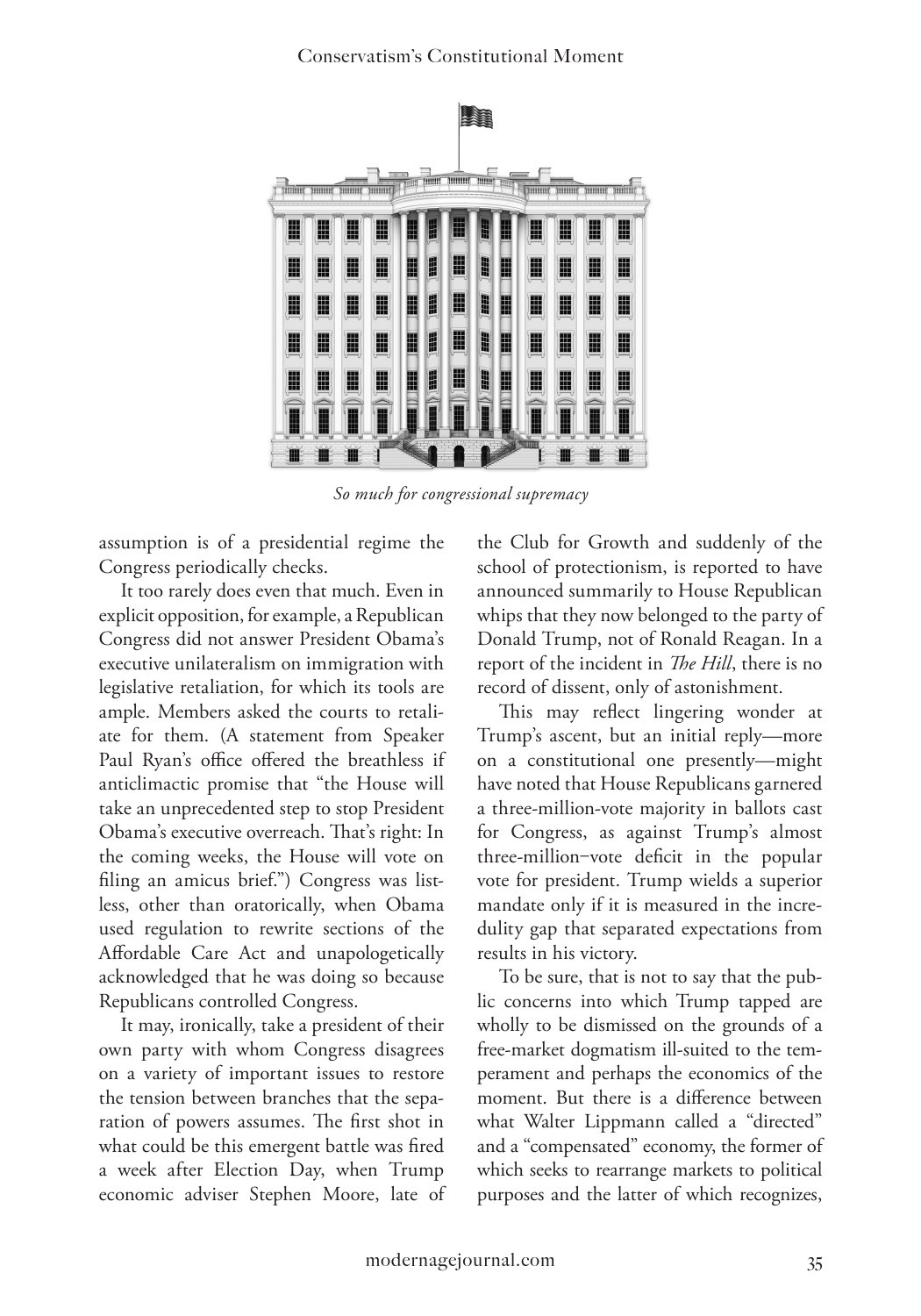and thus seeks to insure individuals against, their shortcomings. As Lippmann noted, even Franklin Roosevelt abandoned his aspirations to direct the economy. Trump seems to harbor such aspirations once more. The middle ground that congressional Republicans can strike is a robust, if market-oriented, system of social insurance that recognizes that there is no better system of distributing goods and services than markets, but they are not always ideal means of meeting all material needs.

In any event, some disagreements persist, and now both sides face a clarifying moment. Do Republicans on Capitol Hill intend to pay Trump deference on policy in those areas where they disagree, or reclaim their right and responsibility—to legislate? The question would be obscured if they agreed with him across the board on policy, since they would appear simply to be falling in line. But they do not. Trump is a protectionist who thinks the power of government is appropriately used to dictate where goods are made, bought, and sold. Indeed, one of his first achievements as president-elect was to pressure a private company to locate manufacturing jobs where he felt they should be rather than where the diffuse preferences of buyers and sellers in the market dictated. Congressional conservatives, by contrast, have long campaigned on a philosophical commitment to open trade that is rooted politically—economic liberty is a bulwark against political tyranny, in no small part because a government empowered to limit commercial freedom has the capacity to limit other kinds too—as well as economically. Trump's voters depend on affordable imported goods, and what wages they stand to gain from the manufacturing jobs he alleges he has the power to restore would not begin to offset the inflation they would face from the trade wars he certainly has the ability to spark.

There are indications of other disagreements. It is difficult to see how the party that opposed the Obama stimulus can

endorse Trump's \$1 trillion infrastructure plan dictated not by actual needs for major projects but rather by Keynesian economics. An assumption that the market cannot build the Hoover Dam is one thing. It is entirely another to say that economic growth is best served by extracting funds from the economy through taxation and public borrowing, then pooling them for centralized political redirection. On Trump's signature issue of immigration, meanwhile, conservatism is committed to national sovereignty and thus rejects the idea that to preserve borders is inherently chauvinistic. Still, there are ample prudential and philosophical reasons to oppose a border wall and massive deportations. This opposition is already long recorded among at least some Republicans on Capitol Hill.

Of course, elections realign beliefs. They are supposed to. Moreover, presidents have inherent rhetorical advantages in the promotion of policy. It would be little surprise if some congressional Republicans came around to Trumpism. Something would be amiss if none did. Nor is there any call for gratuitous opposition where conservatives can more constructively inform Trump's agenda than oppose it. Regardless, the conditions are ripe for deep differences of opinion between the White House and Capitol Hill on at least some issues.

Since the differences are not obscured by partisan disputes, it is likelier that their terms can be understood to be constitutional. Had Trump faced a Democratic Congress, or a President Clinton a Republican one, the constitutional differences would have been impossible to see for the partisan ones. The situation of single-party control, however, accentuates the constitutional dynamics. Even if congressional Republicans stand up for Congress's authority solely for the sake of preserving their power to pursue policies in which they believe, rather than high constitutional principle, they will be operating on the motive of ambition that Madison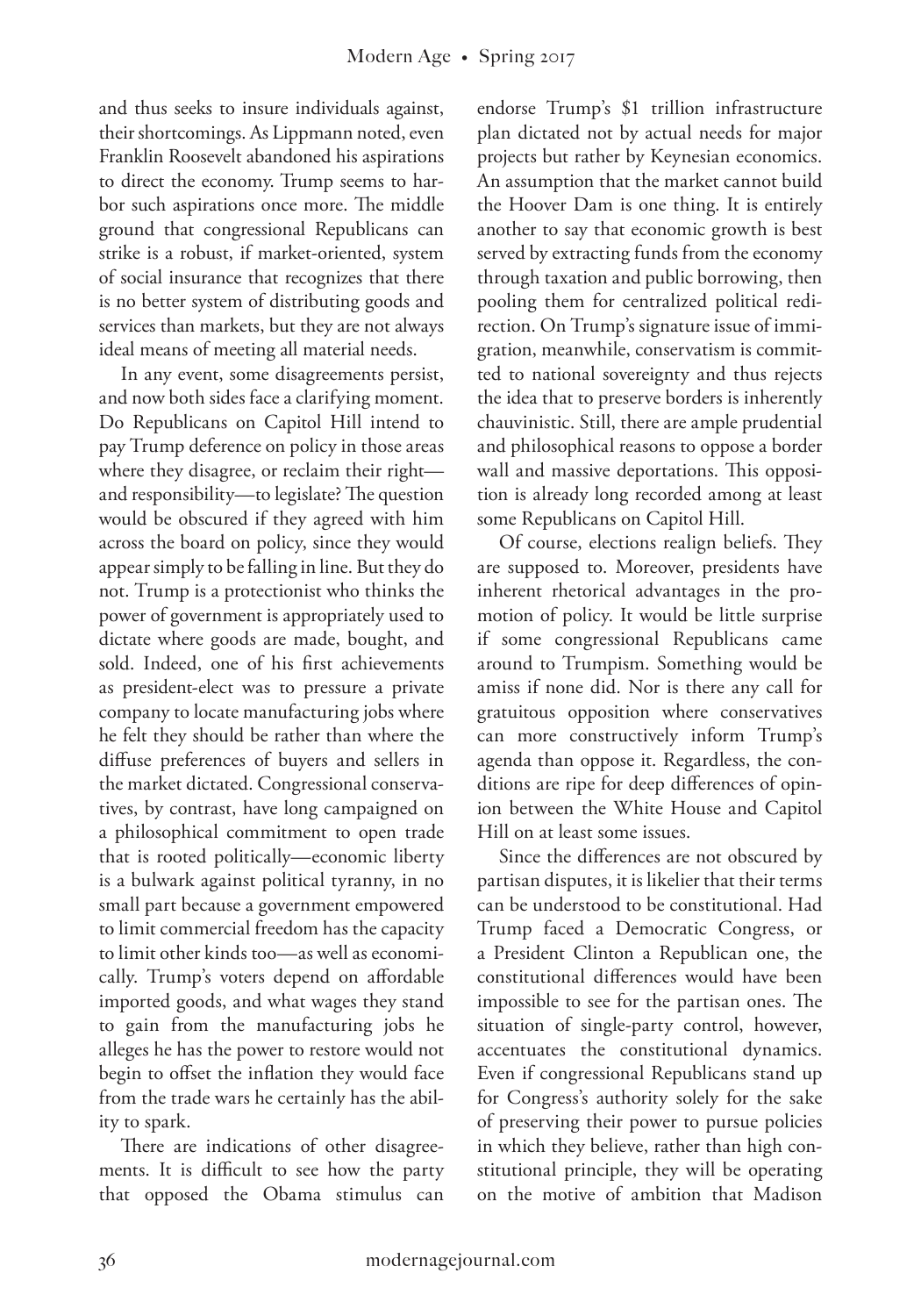assumes will drive the separation of powers. Power might explain their motives, but partisanship would not. And if power is the point, constitutionalism prevails.

### *Dusting off* **The Federalist Papers**

Thus, what would have been the constitutional response to Moore's announcement that Trump had displaced Reagan? Whether House Republicans belong to the party of Reagan or the party of Trump, they first belong to the institution of Congress. They do not answer to presidents; they are, on the contrary, duty-bound constitutionally to resist attempts to enlarge executive authority beyond its proper bounds. The political theory of the Constitution assumes they will. It consequently does not recognize political party and arguably assumes its absence: in other words, that institutional interests will trump ideological ones.

*Federalist* No. 51 presumes this when it assumes institutional loyalty: not merely that each branch will defend itself but also that individual members of each branch will defend themselves. Institutional loyalty, on this understanding, is not altruistic. The "ambition" that "must be made to counteract ambition," according to *Federalist* No. 51, is personal, and the ambition is the exercise of power by political man. George W. Carey, a frequent contributor to these pages, used to illustrate the point in this way: suppose a presidential candidate who, driven solely by a private lust for the mansion at 1600 Pennsylvania Avenue, fleet of jets, and budget for state dinners, bargains his authority to Congress in exchange for a mess of electoral support. That is difficult to imagine because we take it for granted that power is what motivates presidents: we hope for good purposes, perhaps for ill, but power nonetheless. They consequently jealously guard the office's authority.

The same drive is supposed to motivate Congress. Senators and representatives are not presumed to want the job if not for the power it confers. Madison, writing in *The Federalist* at a time predating a capital with imperial pretensions and a Congress with material inducements, can imagine no other. Perhaps we can. Glamor attaches to the national government, at least to elective or high appointive office under it. So does remuneration—if not for the job itself, then for the career options that follow.

The supreme irony of congressional abdication is that Congress's glamor derives from the aura of power, which can be maintained only by surrendering its substance. In the pursuit of reelection, members have divested themselves of the authority that makes reelection worthwhile. They have delegated broad swaths of it to the executive in ways that maintain what we might call Government by Press Release: the ability to proclaim broad goals while carping about the specific exercises of authority they require. In other cases, members of Congress conclude that their political success is aligned with that of a president of their party, such that marching in lockstep behind his authority and agenda serves their mutual interests. The permanent campaign for the congressional majority, similarly, entails either capitulation to the president or obstruction of him, depending on the partisan circumstances.

The consequent question is what good either reelection or the majority are since they do not occasion the exercise of power. More charitably, the common assumption is that Congress does not stand up for itself because it is burdened with a collective-action problem by which no individual will incur the concentrated costs of defending Congress because the benefits of doing so are diffuse. But any body of any size faces the same problem, and as late as 1887 Woodrow Wilson was complaining of decades of congressional ascendancy in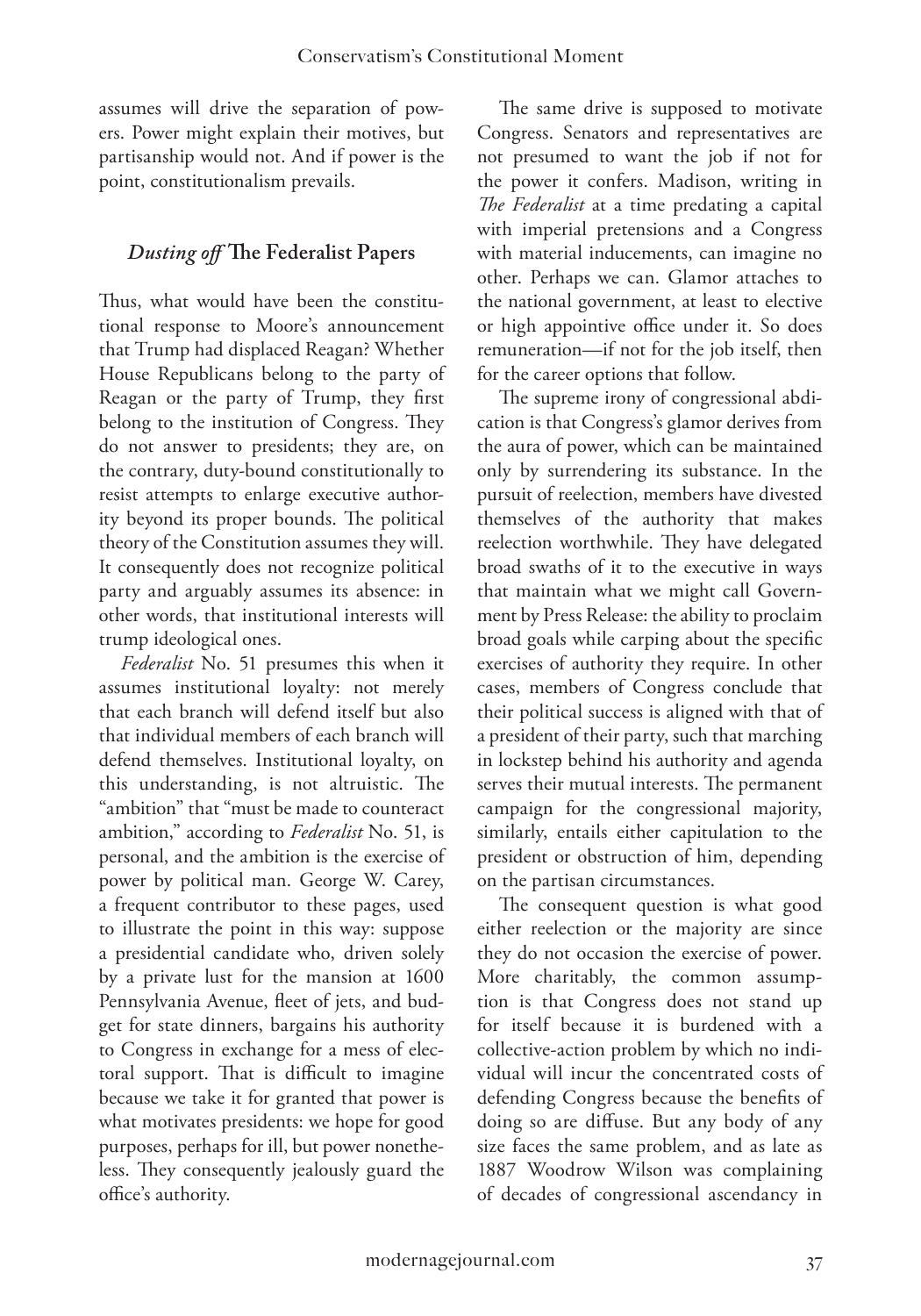American politics, collective-action dilemmas notwithstanding. As Jeffrey K. Tulis has noted, the collective-action explanation cannot account for these long stretches of congressional dominance.

The unique situation in which Republicans now find themselves—of Trump's party yet, on substantial issues, opposing him clarifies these issues. They can restore the operation of the power motive in legislative politics. Defending their preferences against a president of their own party requires making a case for institutional propriety in addition to policy. If the question is simply the latter, Trump, with his demagogic tendencies, will have the upper hand. A clarifying conversation first needs to occur about the proper division of constitutional labor.

### *The dangers of "presentism"*

Such a conversation demands a capacity to articulate why an understanding of constitutionalism, starting with the separation of powers, matters. In *Federalist* No. 47, Madison strikingly calls the combination of powers "the very definition of tyranny," apparently regardless of how the powers are exercised. He is influenced by Montesquieu's understanding that "political liberty in a citizen is that tranquility of spirit which comes from the opinion each one has of his security." In a regime of blended powers, in which a single person or body wields the actuality or potential of arbitrary authority, no one can be confident of his security because no one can be sure what the sovereign will do next. For President Trump to be the citizens' "voice" in a regime of functionally combined authorities would so empower him. Even his benevolent exercise of them would disrupt the tranquility of a thoughtful citizen. (Tranquility is one condition for investment, among other things. It is not too far a stretch to wonder whether an individu-

al's willingness to invest in a business might be affected by the knowledge that a single authority, acting through the person of the president, can—without any balancing authority—exert pressure that determines where it locates its manufacturing.)

The concentration of powers in a single voice also presumes the desirability, not to say possibility, of a unified national will in a nation of 319 million people. Congress, because of its multiplicity and its necessary parochialism, is better positioned institutionally to register the subtlety and variety of views in a diverse and extensive republic. Trump's voice, like that of any president, is necessarily binary, operating on behalf of those who agree with him. Those who do not agree are on the outs, often for the fullness of a four-year term. Congress, by contrast, is far abler to represent the multifarious spectrum of American political beliefs.

The legislative branch is more sedate and deliberate in decision making than the executive as well. It is designed to be. Bicameralism requires two proverbial keys to launch a missile. Initially, Madison reminds us, the House and Senate were differently constituted to complicate combinations; even now, their distinct cultures make cooperation at least somewhat more challenging than it would otherwise be. The legislative process entails compromise and consensus. It takes time, which enables passions to dissipate and reason to take hold. The Senate plays an especially important role in ensuring that the "cool and deliberate sense of the community ...ultimately prevail[s]" rather than the impulsive rule of "irregular passion[s]."

Congressional primacy is, in this sense, the appropriate vehicle for republican government, for the deliberate self-rule of political man. Congress is a forum in which individuals cannot demand all they want: to get some, they must give some. It is a place where, as Tocqueville understood, private and public goods converge, where personal participation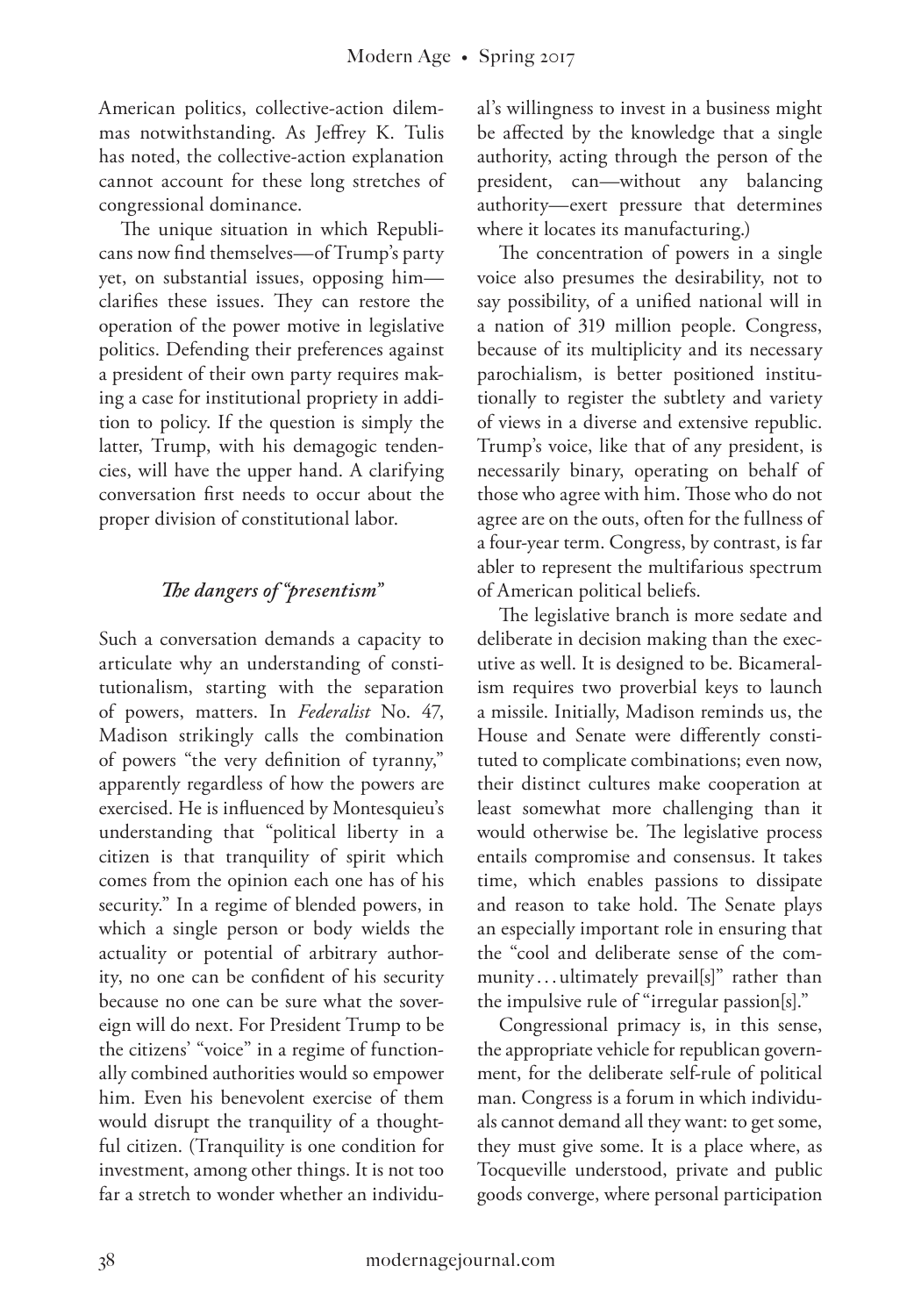in the public good is meaningful because both are maintained. The personal is not wholly absorbed in the political, but neither is the public wholly subsumed in the selfish.

It is not this way in presidential politics. To the limited extent to which presidents can claim to speak for the people, it is the people as a mass movement and homogeneous force, not as individuals maintaining their distinct identities and ambitions. When combined with a personality cult, wholesale presidentialism entails an abdication of the individual to a parental figure whose locutions have emulated his predecessor's obsessive use of the first-person singular: "I am the only one who can make America great again!" "I alone can fix it." "I am your voice."

In the person of a president, as in the teeth of populist movements, decisions can be made on impulse. This is true of any president, but especially of a populist one. (That Trump insists on maintaining his tweeting habit—using his personal account for, among other purposes, taunting his media critics—suggests impulsivity is a personality trait he has yet to tame.) Presidential decisions are, in a sense, antipolitical: the work of a single, undifferentiated "voice," in Trump's formulation. There is no need for conversation or trade-offs.

Legislative primacy as part of a system of separated powers contributes to another, and related, conservative goal: the diffusion of power. It prevents a single authority, in this case the president, from either channeling or acting on mere will. This is only aggravated by the phenomenon of a president operating as a tribune of the people and concentrating the general will into a singularity. A president acting alone is powerful enough; a president powered by a public will for which he alone alleges the moral authority to speak is too much power to concentrate on any one head. Trump seems determined to stoke public passions. *Federalist* No. 71, by contrast, says

this of presidents: "When occasions present themselves, in which the interests of the people are at variance with their inclinations, it is the duty of the persons whom they have appointed, to be the guardians of those interests; to withstand the temporary delusion, in order to give them time and opportunity for more cool and sedate reflection." Trump's apparent unwillingness to play this part makes the Senate's cooling function all the more important.

Constitutionalism matters for other reasons that should appeal to conservatism to the extent it actually aspires to conserve. The constitutional regime is the work of generations. A growing body of literature, much of it leaning libertarian, holds that the Constitution is binding because it is good for us here and now. Madison had warned of "the hazards and difficulties incident to [constitutional] experiments, and of the great imprudence of unnecessarily multiplying them," but on contemporary libertarian accounts, constitutional experiments are an eternal recurrence. Randy Barnett, for example, argues that laws can "bind in conscience" only to the extent that they can be certified to be just.

Conservatism is incidental to these accounts, or rather coincidental. It is pure happenstance that the thing that is good for us today existed in the past and therefore ought to be conserved. If the good Constitution or just laws did not originate behind us, we would be compelled to scan the horizon in search of them. On this model, progressivism might easily be exchanged for conservatism; nothing morally commends the one over the other. Better put, the model is neither, for conservatism locates substantive value in custom, while progressivism's method is inherently focused on the future.

The libertarian method might more aptly be described not as conservatism or as progressivism but rather as presentism, and it will not succeed as a brief for constitutional obligation. If the terms of the conversation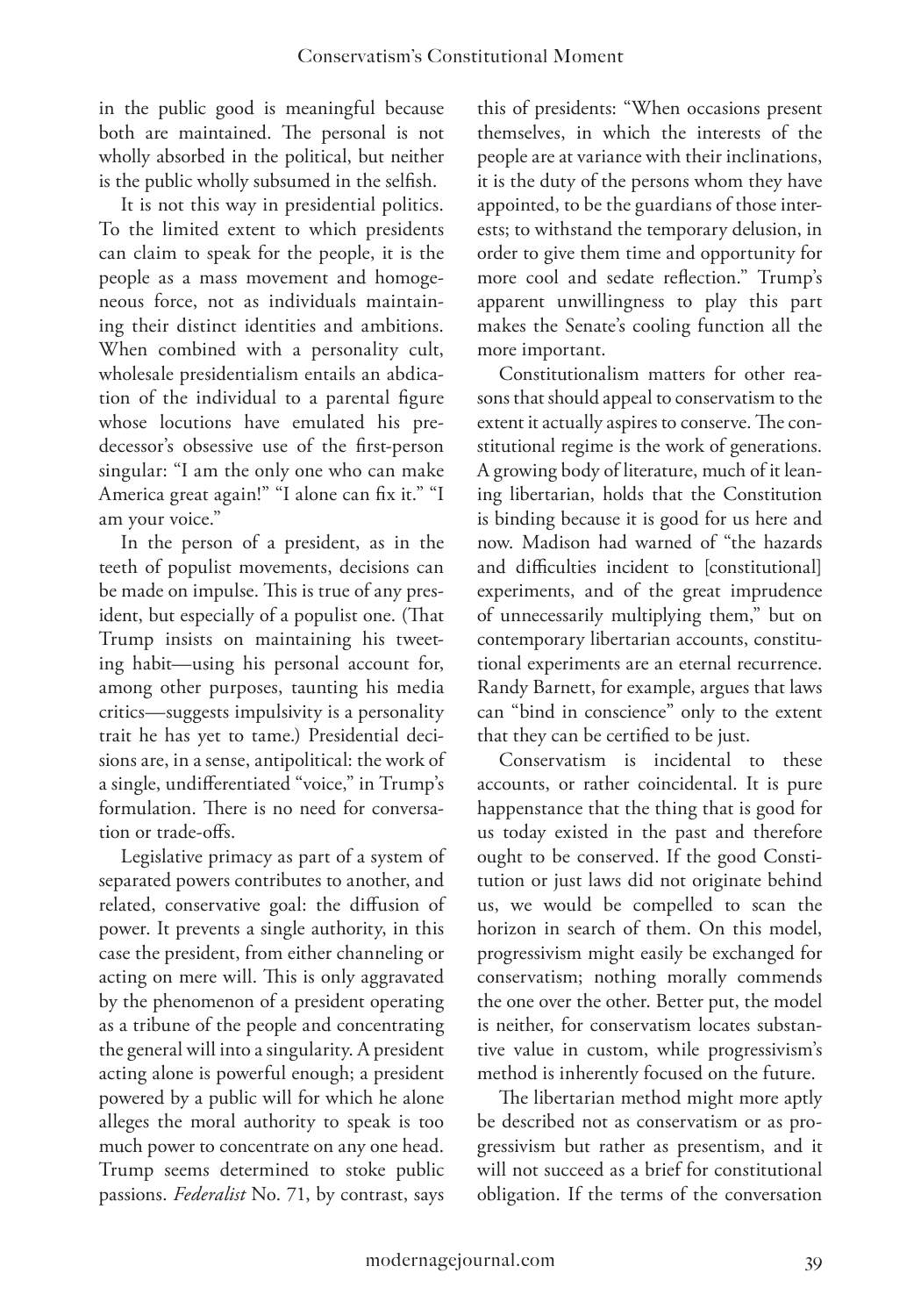are what works today, Americans will reasonably ask why a 230-year-old document should inhibit their contemporary policy preferences. If, they will wonder, the Constitution straitjackets us—inhibiting, for instance, the immediate accomplishment of the Trump agenda—and if the criterion of wisdom is what suits us today, why not unshackle ourselves? There are current and self-interested reasons not to, of course: immediate and impulsive self-government often does not serve the public's own good. Still, an argument rooted in the present is necessarily hobbled in justifying a document written so distantly in the past.

By contrast, conservatism on the model theorized by Edmund Burke and restored to the American mind by the likes of Russell Kirk and William F. Buckley can explain that obligation. It accords moral value to conservation. That is partly because conservatism, recognizing the limits of human reason, prefers concrete experience—Burke's "collected reason of ages"—to instant and abstract reflection. It is, in this sense, better for us now to pay due respect to the past. But, more important, conservatism regards custom as authoritative because society is, as Burke said, a contract between the dead, the living, and those to be born. Burke conceived of liberties as an "entailed inheritance," a metaphor that "furnishes a sure principle of conservation, and a sure principle of transmission; without at all excluding a principle of improvement."

The Framers, to be sure, were not Burkeans. But neither were they presentists. An American myth, a sort of ignoble lie, holds that our regime sprang forth from Philadelphia in the manner in which Burke satirized the revolutionary French Constitution: "ready made and ready armed, mature in its birth, a perfect goddess of wisdom and of war, hammered by our blacksmith midwives out of the brain of Jupiter himself." In fact, the American Constitution contains

few devices that are not traceable to earlier colonial forms. "Experience must be our only guide," John Dickinson had said at Philadelphia. "Reason may mislead us." In that vein, while Hamilton speaks in *Federalist* No. 1 of forming a government based on "reflection and choice," that reference is to the process of ratification, not the crafting of the regime itself. With respect to the latter, in *Federalist*  No. 15, Hamilton calls experience "that best oracle of wisdom," whereas Madison, in *Federalist* No. 52, urges his readers to "consult experience, the guide that ought always to be followed whenever it can be found."

Similarly, when Jefferson absurdly proposed that no law endure longer than nineteen years, which his demographic tables told him was the average span of a generation, Madison responded that while it was true the earth belonged to the living, "the *improvements* made by the dead form a charge against the living who take the benefit of them. This charge can no otherwise be satisfied than by executing the will of the dead accompanying the improvements." The Framers so understood themselves. James Wilson thus cautioned the Philadelphia Convention that it was "providing a Constitution for future generations, and not merely for the peculiar circumstances of the moment." (Wilson, protesting the colonial authority of Parliament in 1774, had similarly spoken intergenerationally in proclaiming that the Americans would, rather than surrendering their rights, "leave our posterity as free as our ancestors left us.")

Among the striking facts of Trump's victory is his wholesale routing of the conservative elite, virtually all of which was arrayed against him. One reason may have been that the elite spoke substantially in policy positions, which, being transient by nature, are vulnerable to capture. The moral obligation of intergenerationality, the philosophical core of conservative argument, offers more enduring and binding value. Yet conserva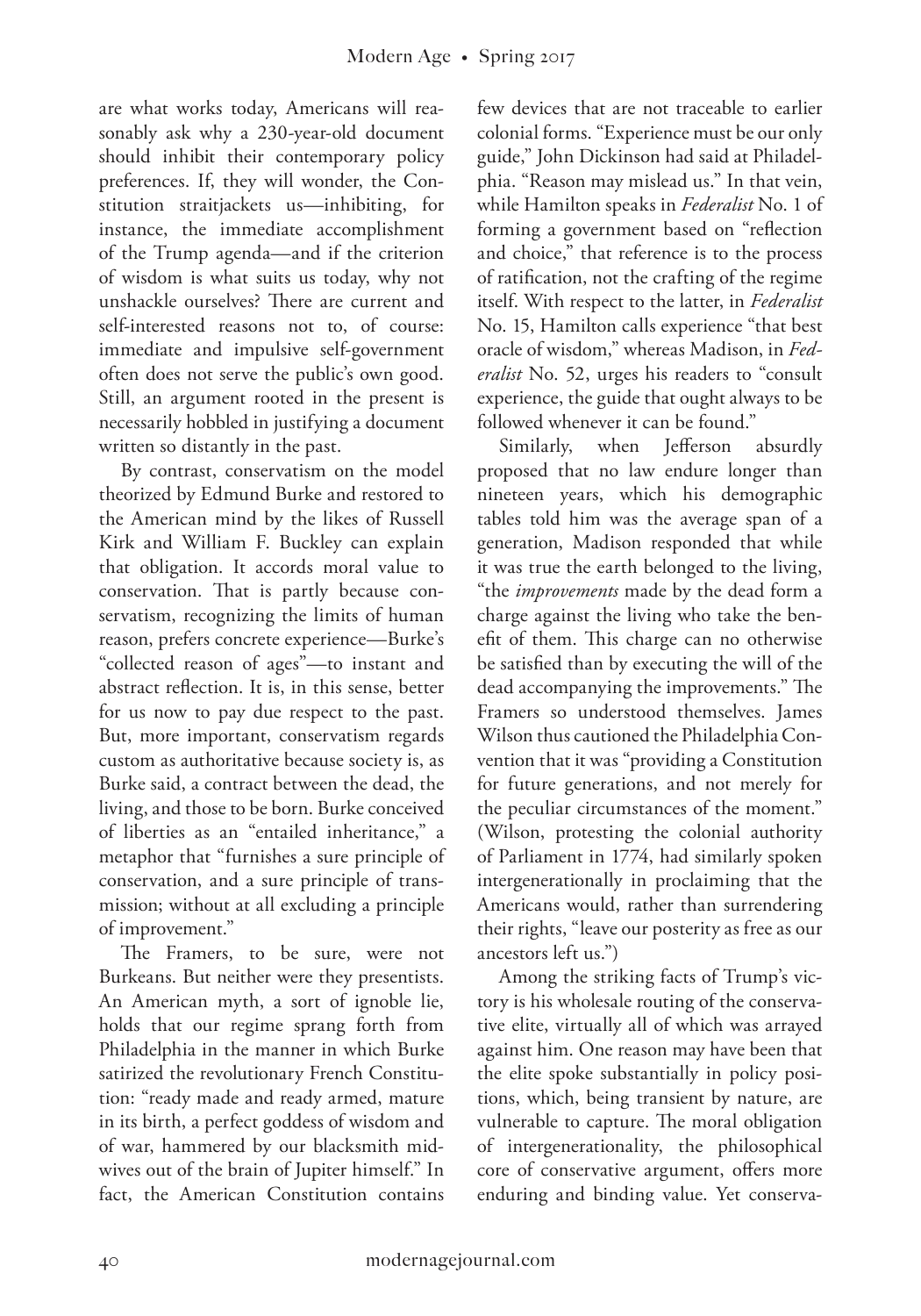tives are less accustomed recently to making this case in conserving terms.

Congressional Republicans, or at least their leadership, seem aware of the moral importance of intergenerationality. Speaker Ryan admonished candidate Trump that he had "inherited" the party of Lincoln and Reagan. Trump, however, replied, via Twitter, in terms that suggested an awareness only of the now: "Wrong, I didn't inherit it, I won it with millions of voters!" That all-isnow mentality cannot be true of a political party that has existed for more than 160 years. If the Republican Party belongs to Trump in the same manner as a Midtown high-rise, can he demolish it? Would it be his prerogative to remodel it by swapping out its fundamental principles while retaining its brand name? The Burkean answer is that he cannot: debts are owed, to Lincoln, to Coolidge, to Taft, to Dirksen, to Goldwater, to Reagan, and, yes, in time, to Trump—but also to future generations to whom the work of those statesmen must be transmitted.

 If this is true of a party, it is far truer of a constitution. The constitutional inheritance is not merely a gift to be expended or consumed; it is a responsibility to be stewarded. This sense of intergenerational obligation—debts to the past and future—is the most solid and powerful grounding for originalism and respect for constitutional form. In his introduction to the Liberty Fund edition of Burke's *Reflections*, Francis Canavan, noting Hume's observation that "human society is in perpetual flux," writes: "In this everlasting continuity, which secures that the human race shall never be wholly old or wholly new, lies the guarantee for the existence of civilization." We, too, stand on a continuum with our founders, as they did with their ancestors. We are free to modify their work, to be sure, but should do so modestly and reverently. We owe this both to those from whom we inherited it and those to whom we will pass it down.

Our Fourth of July rhetoric notwithstanding, Americans are a more naturally conserving than a revolutionary people. Patriotism is that: it is not a celebration of contemporary interest or of a future to be conquered. It is an essentially backwardlooking virtue, one rooted in shared history. Our legendary, critics claim excessive, reverence for the Constitution arises largely from a sense of obligation and deference to custom, combined with a duty to generations to come, not from an immediate appreciation of constitutional excellence. An appeal to that sense can persuade. But the appeal must be made.

### *Will Congress exert its prerogatives?*

Congressional Republicans must therefore argue that policymaking is a prerogative belonging to them. They are in no position to ace Trump out. The regime has passed pure congressional supremacy by. Madison, assenting to the constitutionality of the national bank whose legitimacy he once bitterly opposed, said enduring practice ratified by the people acting through all three branches of government could settle—he seems really to have meant "alter"—constitutional meaning. This need not scandalize; it is no more than Burkean prescription, the idea that long possession creates a rightful title. It is constitutionalism as a heavy anchor in deep water, not actually tethered to the bottom but exerting sufficient drag that any motion is imperceptibly slow. The motion in the direction of the presidency is now undeniable. A regime in which the president is at least an equal partner in policymaking is here to stay. But that means Congress has at least an equal place to claim as well, in addition to some authorities—taxation, declaring war, appropriating funds—that are clearly its own.

If the vagueness of Trump's policy positions provides an opening for Congress to fill